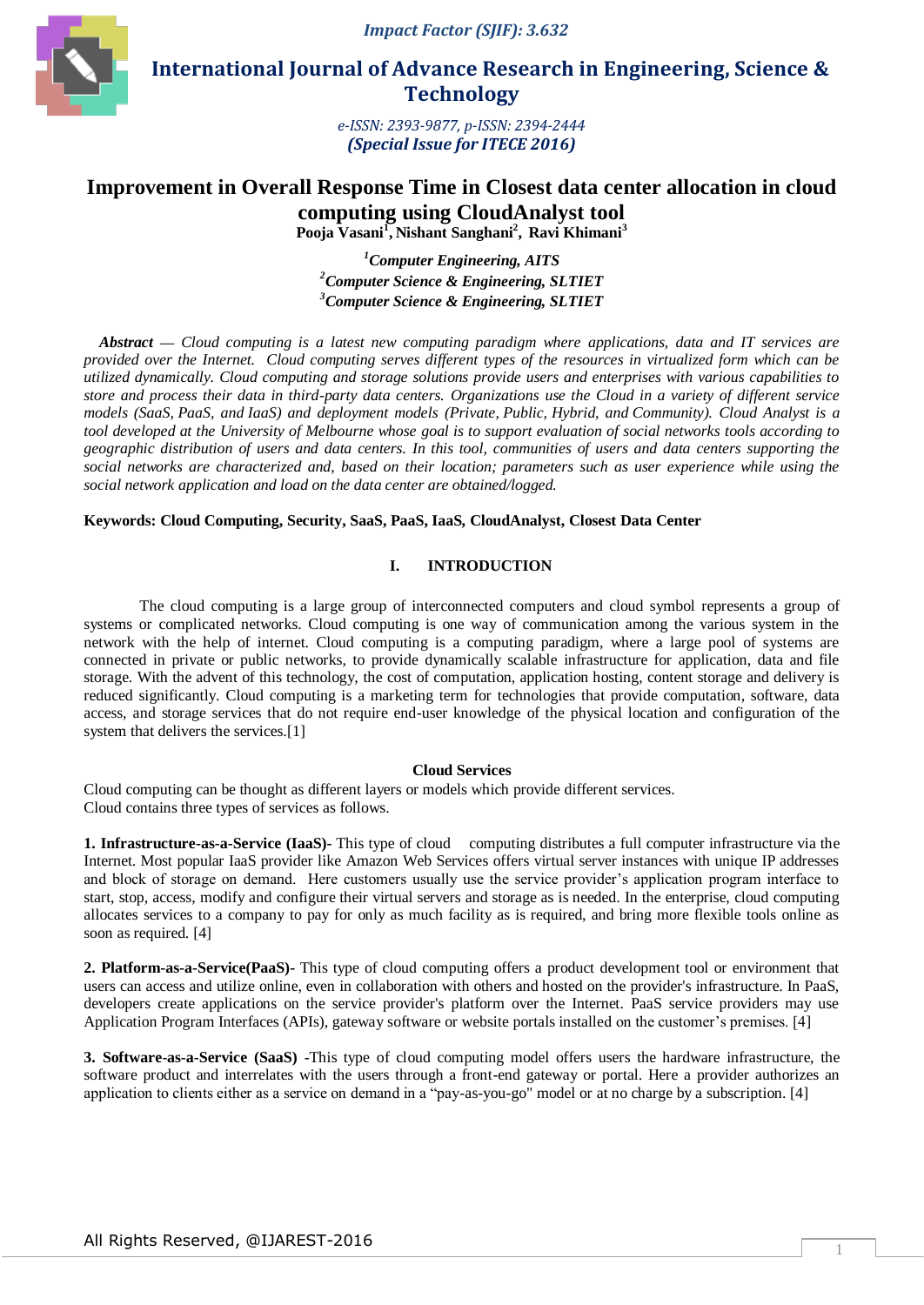

**Figure 1. Cloud Services [4]**

#### **Deployment Models of Cloud**

Cloud Computing technology and services can be implemented in different ways according to their purpose and characteristics. These different types of deployment of Cloud are categorized in four ways as follows [3].

### **1. Private Cloud:**

In this Cloud, Infrastructure is deployed and operated by an Organization where all the resources can be owned, maintained and controlled by it only. It can be managed internally or by Third-party. It is also hosted internally or externally. [3]

### **2. Community Cloud:**

In this Cloud, Infrastructure of Cloud is deployed and operated by several organizations in sharing that supports a specific community with common approaches. [3]

### **3. Public Cloud:**

In this Cloud, Infrastructure of Cloud is available to the general public or large group of different kinds of organization. Client can access services without any control and at specific rent. Client's services and data can be co-located with other users. [3]

### **4. Hybrid Cloud:**

In this Cloud, Infrastructure of Cloud can be combination of Private, Community and Public Cloud Infrastructure. This combination of two or more clouds is with unique characteristics, entities and benefits to the users. Multiple kinds of Cloud are connected in such a way that programs and data can be transferred from one system to another deployment Cloud system. [3]



**Figure 2. Types of Cloud [3]**

#### **II. CLOUD ANALYST TOOL**

Cloud Analyst is a tool developed at the University of Melbourne whose goal is to support evaluation of social networks tools according to geographic distribution of users and data centers. In this tool, communities of users and data centers supporting the social networks are characterized and, based on their location; parameters such as user experience while using the social network application and load on the data center are obtained/logged.[5] Even though Clouds make deployment of large scale applications easier and cheaper, it also creates new issues for developers. Because Cloud infrastructures are distributed, applications can be deployed in different geographic locations, and the chosen distribution of the application impacts its performance for users there are far from the data center.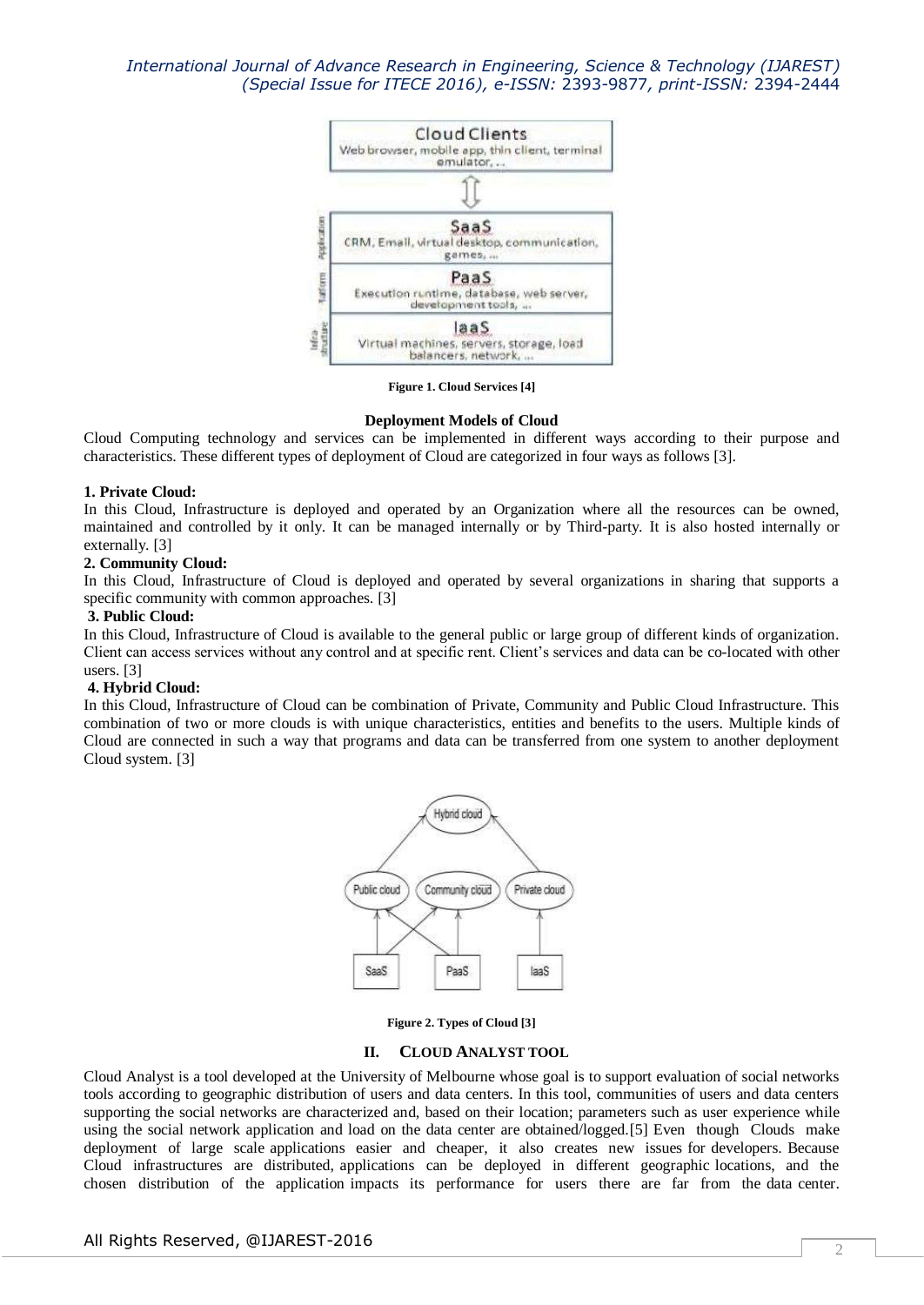Because Internet applications are accessed by users around the world, and because popularity of applications varies along the world, experience in the use of application will also vary. Quantifying impact of number of simultaneous users, geographic location of relevant components, and network in applications is hard to achieve in real testbeds, because of the presence of elements that cannot be predicted nor controlled by developers. To allow control and repeatability of experiments, simulators such as CloudSim can be used. Simulation experiments apply models of both applications and infrastructures. So, simulation requires some effort from application developers to model both the target infrastructure and the software in a language that is interpreted by the simulator. Even though simulators offer support to model such scenarios, they are conceived to be applied in general experiments, and so modeling of specific scenarios may be time demanding. One of the main objectives of CloudAnalyst is to separate the simulation experimentation exercise from a programming exercise, so a modeler can focus on the simulation complexities without spending too much time on the technicalities of programming using a simulation Toolkit. The CloudAnalyst also enables a modeler to repeatedly execute simulations and to conduct a series of simulation experiments with slight parameters variations in a quick and easy manner. [2]

The main important feature of this tool is:-

- 1. User friendly GUI
- 2. Ability to simulate data with flexibility
- 3. Gives graphical output
- 4. Repeated Data can also be simulated

Here is the GUI of Cloud Analyst



### **III. CLOUD RESOURCE ALLOCATION**

A cloud computing service providers deliver their resources based on virtualization to satisfy the demands of users. In cloud computing, the amount of resources required can vary per user request. Therefore, the providers have to offer different amounts of virtualized resources per request. For Infrastructure-as-a-Service (IaaS), the providers offer their resources in different sized virtual machines (VM) that fulfill the user request. The provider's resources are usually hosted by a data center that consists of a set of interconnected physical machines to allocate the VMs [3]. To provide worldwide service, a provider may have data centers that are geographically distributed throughout the world. Likewise, the user locations vary in geographic location. Since cloud computing services are delivered over the Internet, there may be undesirable response latency between the users and the data centers. For example, if a user requested VM is allocated to a physical machine in a data center that is significantly far away from the user's location, the user may have high network latency. In addition, if the VM is allocated in a data center that has a high workload, eventually, the user has to wait longer than when the VM is allocated in a data center with a light workload. Hence, for the best service, the provider needs to find a data center and physical machine that has a light workload and is geographically close to the user.[6] Cloud uses Virtual Machine to allocate data centers to user base. In computing, a virtual machine (VM) is

an [emulation](https://en.wikipedia.org/wiki/Emulator) of a particular computer system. Virtual machines operate based on the [computer architecture](https://en.wikipedia.org/wiki/Computer_architecture) and functions of a real or hypothetical computer and their implementations may involve specialized [hardware,](https://en.wikipedia.org/wiki/Computer_hardware) [software,](https://en.wikipedia.org/wiki/Software) or a combination of both. [7].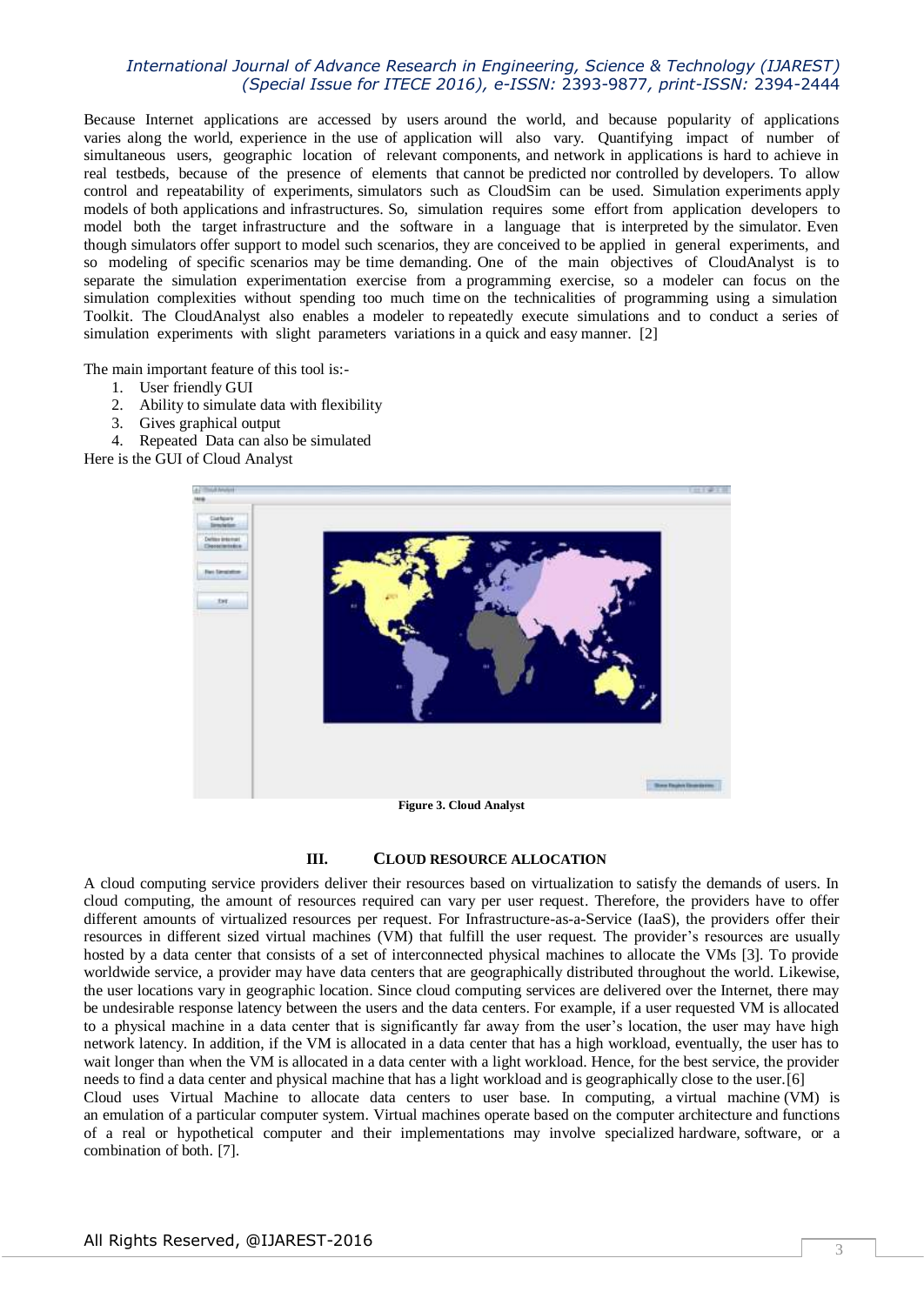## **IV. CURRENT SYSTEM**

Here the algorithm used is Best response time for data center allocation [8] Initially traffic is routed to the {@link DatacenterController} closest to the requests originating {@link UserBase} in terms of network latency. Then if the response time acheived by the closest Data Center starts deteriorating, this service broker searches for the service broker with the best resonse time at the time and shares the load between the closest and the fastest data centers.

**Step1.** Initially VM index table will be 0 as all the VMs are in available state.

**Step2**. DataCenterController receives a new request.

**Step3.** DataCenterController queries new LoadBalancer for next allocation

**Step4.** DataCenterController parses the VM list to get next available VM:

If found: LoadBalancer returns the VM id to DataCenterController Step2 continues

 If not found: Using round robin fashion VM index is reinitialised to 0 and in increment manner VMs are checked to find VM in available state

Step5. When the VM finishes the processing the request, and the DataCenterCOntroller recieves the cloulet response, it notices the load balancer of the VM de-allocation

**Step6.** The Load Balancer updates the status of VM in allocation table to available.

### **Step7.** Continue from Stp2

The purpose of the algorithm is to find the expected Response Time of each Virtual Machine , which is calculated as:

Response Time  $=$  Fint  $-$  Arrt  $+$  TDelay

Lets take a look at the result of present system with closest datacenter in Cloud Analyst tool With the provided data center and user base



**Figure 4. Simulation of Cloud Analyst**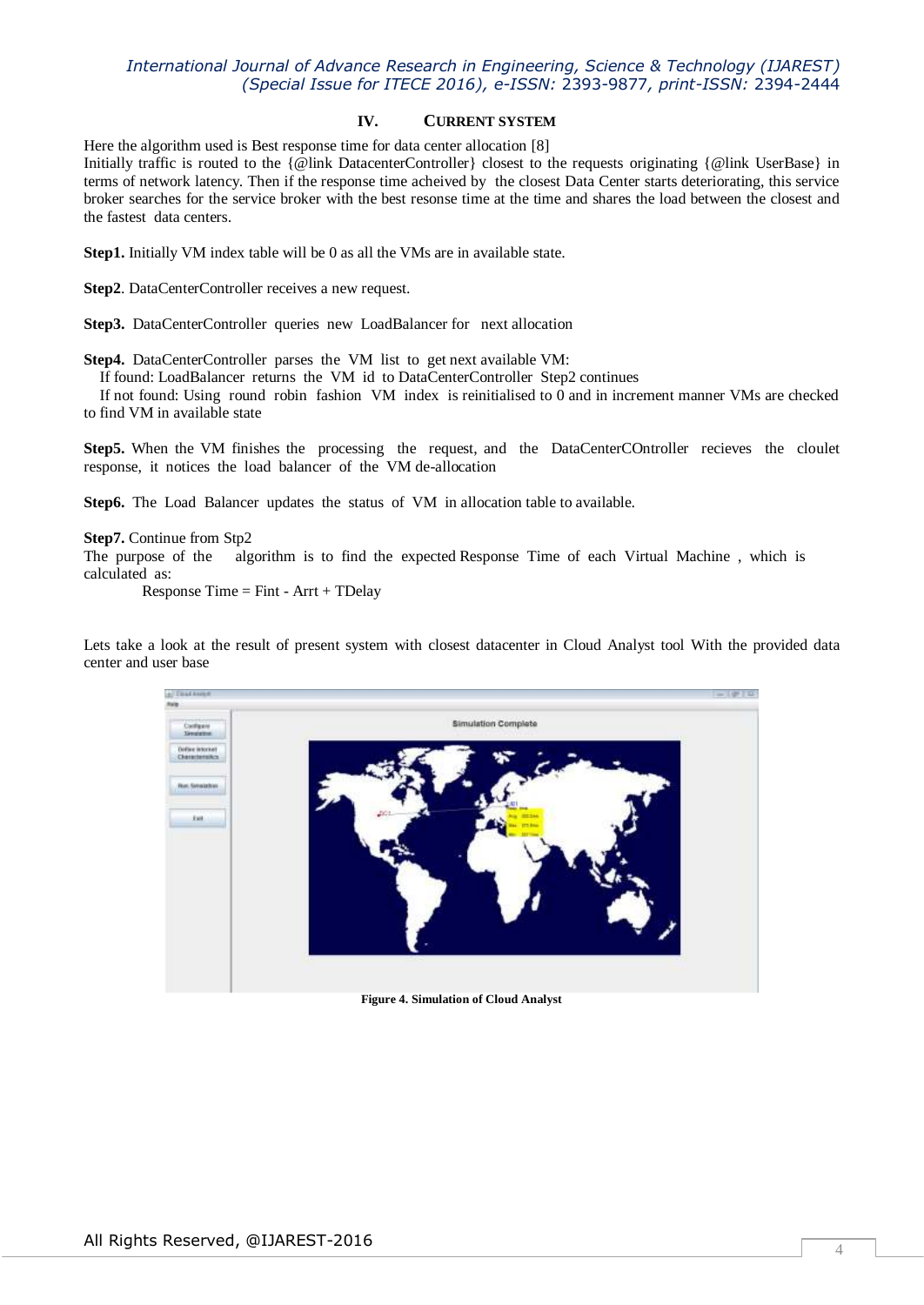The results generated for the simulation are as follows:

| Overal Response Time:                              |                                             |         |                                                             |                |  |
|----------------------------------------------------|---------------------------------------------|---------|-------------------------------------------------------------|----------------|--|
|                                                    |                                             |         | Average (ms). Minimum (ms). Maximum (ms).                   | Export Results |  |
|                                                    | 300.24                                      | 237.06  | 373.60                                                      |                |  |
| Data Center Processing Time: 0.34                  |                                             | 0.02    | 0.01                                                        |                |  |
|                                                    |                                             |         |                                                             |                |  |
| Response Time By Region                            |                                             |         |                                                             |                |  |
| Usemsse                                            | Avg tms).                                   |         | Min Imili                                                   | Maxime1        |  |
| <b>UB1</b>                                         |                                             | 306:241 | 237 059                                                     | 373.908        |  |
| ٠<br>ues<br>2505                                   | <b>Reported Time Invest</b><br><b>NONDE</b> |         |                                                             |                |  |
|                                                    |                                             |         | TTLVILLVINTHUMMMMMMMMMMM<br><u>Martin Martin Martin Sta</u> |                |  |
| Data Center Request Servicing Times<br>Data Center |                                             |         | Min (mis)                                                   | Man (mis)      |  |

**Figure 5. Result of Simulation in Cloud Analyst**

| Data Center Loading<br>DC1                                   | The Copy Inc.<br>調節<br>3,868<br>$\frac{1}{2}$ , $\frac{1}{2}$ , $\frac{1}{2}$ , $\frac{1}{2}$ , $\frac{1}{2}$ , $\frac{1}{2}$ , $\frac{1}{2}$ , $\frac{1}{2}$ , $\frac{1}{2}$ , $\frac{1}{2}$ , $\frac{1}{2}$ , $\frac{1}{2}$ , $\frac{1}{2}$ , $\frac{1}{2}$ , $\frac{1}{2}$ , $\frac{1}{2}$ , $\frac{1}{2}$ , $\frac{1}{2}$ , $\frac{1$ |
|--------------------------------------------------------------|-------------------------------------------------------------------------------------------------------------------------------------------------------------------------------------------------------------------------------------------------------------------------------------------------------------------------------------------|
| Cost                                                         |                                                                                                                                                                                                                                                                                                                                           |
| Total Virtual Machine Cost: \$0.50                           |                                                                                                                                                                                                                                                                                                                                           |
|                                                              |                                                                                                                                                                                                                                                                                                                                           |
| Total Data Transfer Cost:<br>otal Data Transfer Cost: \$0.11 |                                                                                                                                                                                                                                                                                                                                           |
| Grand Total:                                                 | \$0.61                                                                                                                                                                                                                                                                                                                                    |
| the process of<br>Data Center                                | Aramatan Indo<br>Total<br>Data Transfer Cost<br><b>VM Cost</b>                                                                                                                                                                                                                                                                            |

**Figure 6. Result of Simulation in Cloud Analyst**

#### **V. PROPOSED SYSTEM**

The proposed algorithm is as follows:-

**Step1.** Initially VM index table will be 0 as all the VMs are in available state.

**Step2**. DataCenterController receives a new request.

**Step3.** DataCenterController queries new BestResponseTimeServiceBroker for next allocation

**Step4.** DataCenterController parses the VM list to get next available VM:

If found: BestResponseTimeServiceBroker returns the VM id to DataCenterController Step2 continues

 If not found: Using closest data center VM index is reinitialised to 0 and in increment manner VMs are checked to find VM in available state

Step5. When the VM finishes the processing the request, and the DataCenterCOntroller recieves the cloulet response, it notices the load balancer of the VM de-allocation

**Step6.** The BestResponseTimeServiceBroker updates the status of VM in allocation table to available.

#### **Step7.** Continue from Stp2

The purpose of the algorithm is to find the expected Over all Response Time of each Virtual Machine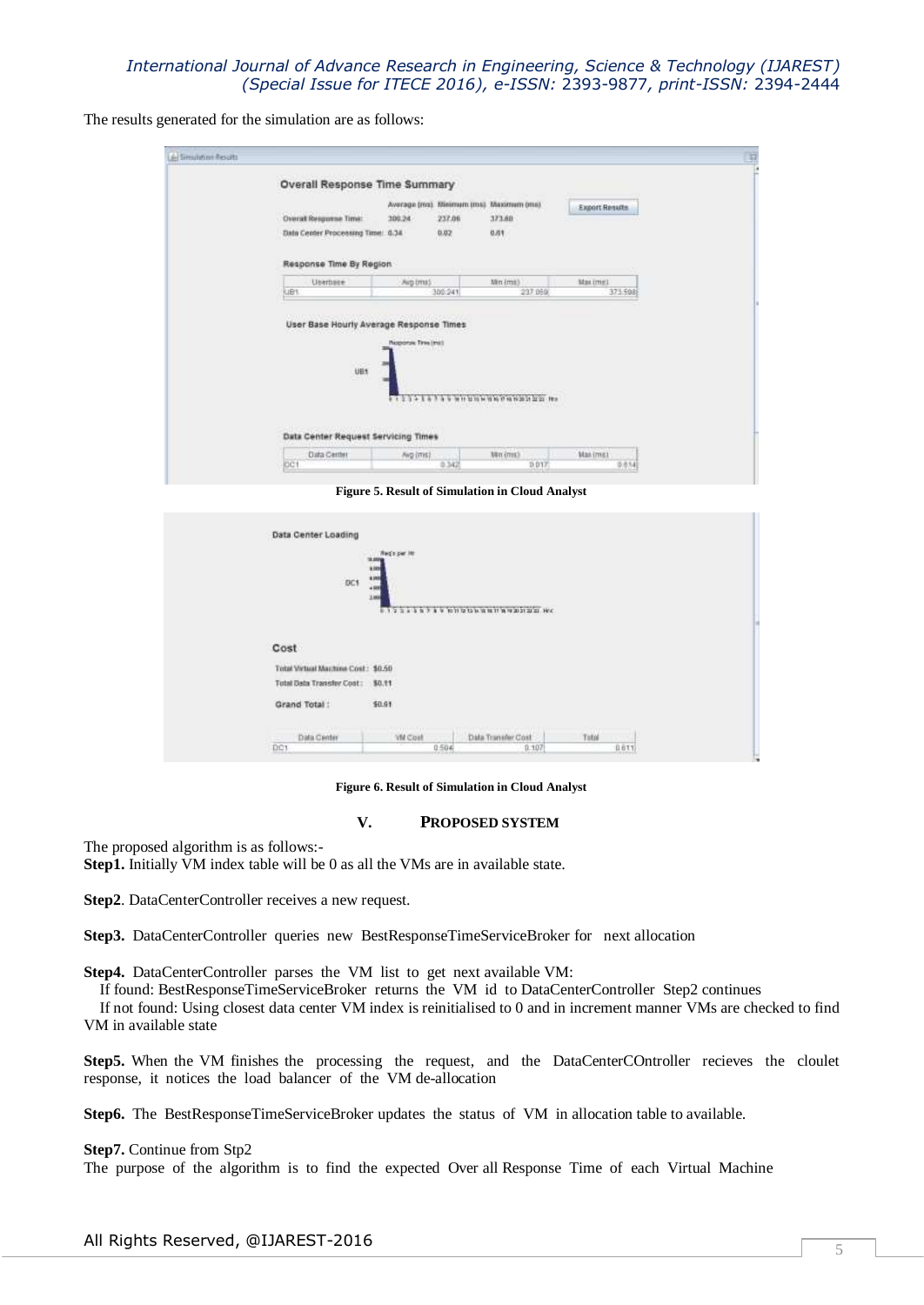Lets take a look at the result of proposed system with closest datacenter in Cloud Analyst tool With the provided data center and user base



The results generated for the simulation are as follows:

| Al Smission Fesute |                                                                    |                                                                                 |                |                               |                       |       |  |
|--------------------|--------------------------------------------------------------------|---------------------------------------------------------------------------------|----------------|-------------------------------|-----------------------|-------|--|
|                    | <b>Overall Response Time Summary</b>                               |                                                                                 |                |                               |                       |       |  |
|                    | <b>Overalt Response Time:</b><br>Data Canter Processing Time: 0.34 | Average (ms): Minimum (ms) Maximum (ms)<br>308.04<br>257.0 <sub>m</sub><br>0.02 |                | 169.12<br><b>GJET</b>         | <b>Export Results</b> |       |  |
|                    | Response Time By Region                                            |                                                                                 |                |                               |                       |       |  |
|                    | Uperbase<br>UB1                                                    | <b>AVA (TITA)</b><br>300.056                                                    |                | film (ma)<br>237.050          | Max (mix)<br>369.115  |       |  |
|                    | User Base Hourly Average Response Times                            |                                                                                 |                |                               |                       |       |  |
|                    |                                                                    | Response Time (Inc).                                                            |                |                               |                       |       |  |
|                    | 18f                                                                |                                                                                 |                |                               |                       |       |  |
|                    |                                                                    |                                                                                 |                |                               |                       |       |  |
|                    |                                                                    |                                                                                 |                | - ファッファンチメンスカステロメンタンスクス 101   |                       |       |  |
|                    |                                                                    |                                                                                 | <b>G-12777</b> |                               |                       |       |  |
|                    | Data Center Request Servicing Times                                |                                                                                 |                |                               |                       |       |  |
|                    |                                                                    |                                                                                 |                |                               |                       |       |  |
|                    | <b>Data Center</b>                                                 | Avg (ms):                                                                       |                | <b>Min (ms)</b>               | <b>Viax creats</b>    |       |  |
|                    | DC1                                                                | 0.342<br>Figure 8. Result of Simulation in Cloud Analyst                        |                | 0.019                         |                       | 0.612 |  |
|                    | Data Center Loading<br>18<br>1.4<br>DC1<br>100<br>3.88<br>194      | Redit par Ht                                                                    |                | 111414799 WHICH SAFERED 20 MH |                       |       |  |
|                    | Cost                                                               |                                                                                 |                |                               |                       |       |  |
|                    | Total Virtual Machine Cost: \$6.51                                 |                                                                                 |                |                               |                       |       |  |
|                    | <b>Total Deba Transfer Cost: \$0.06</b>                            |                                                                                 |                |                               |                       |       |  |
|                    | Grand Total:                                                       | \$0.57                                                                          |                |                               |                       |       |  |
|                    | <b>Data Carter</b>                                                 | <b>Will Cost</b>                                                                |                | Data Transfer Coot            | Total                 |       |  |

**Figure 9. Result of Simulation in Cloud Analyst**